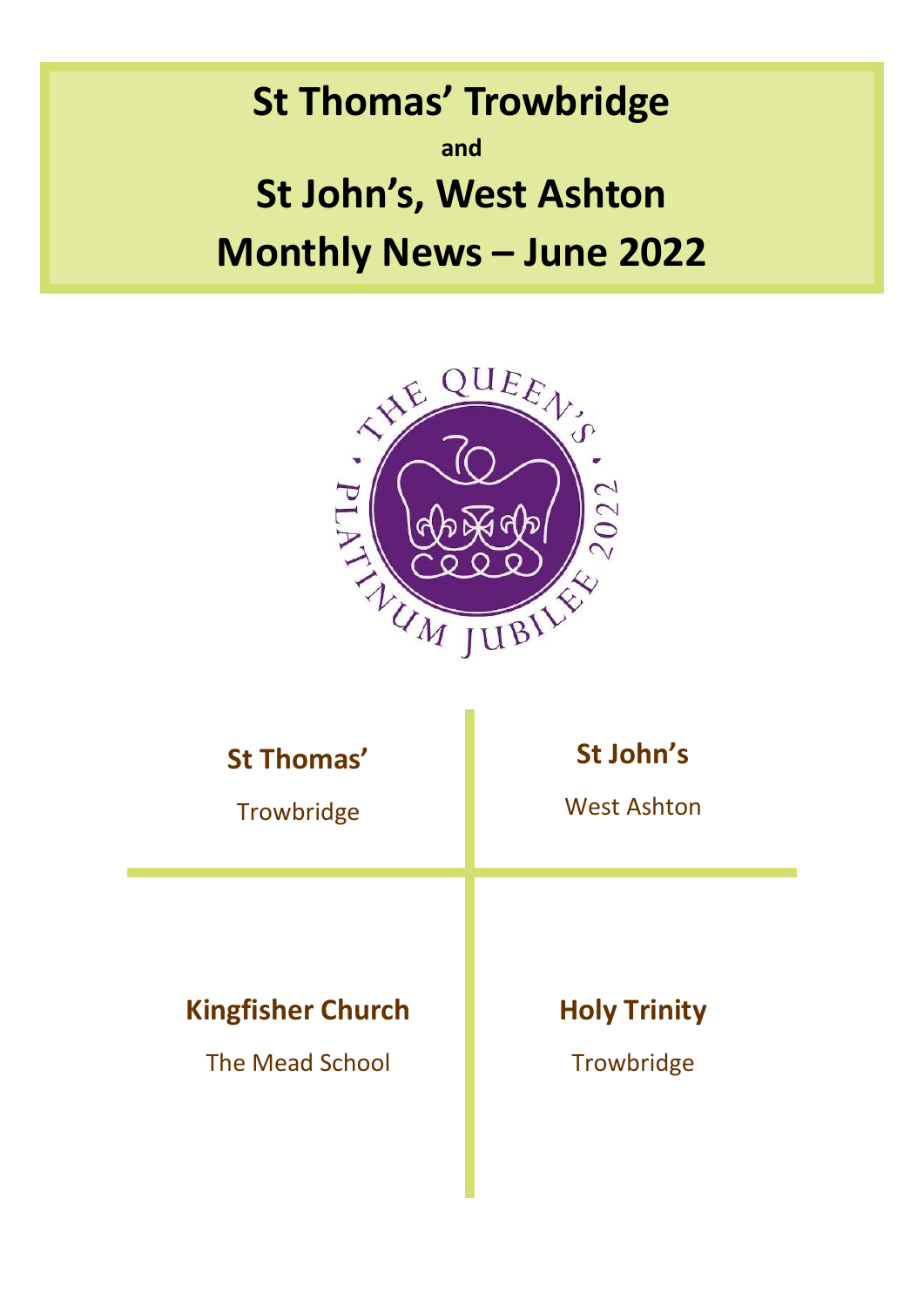# **A Platinum Pentecost**

Why are we celebrating the Queen's Platinum Jubilee in June when the actual anniversary of her accession was in February? The prosaic answer is that the weather is more conducive to street parties! But there is a bit more to it than that. Although Elizabeth became Queen in February 1952, it took over a year to plan her Coronation which took place on 2 June 1953. So the Platinum Jubilee weekend actually falls



on the 69<sup>th</sup> anniversary of the Coronation but, by design or happy accident, it coincides with Pentecost, the Festival of the Holy Spirit.

The significance of that will not be lost on the Queen herself. At her Coronation, she was anointed with oil by the Archbishop of Canterbury, a symbol which has long been associated with consecration and empowering by the Holy Spirit. Although the Queen insisted that her Coronation should be televised for the first time in history (against the advice of her Prime Minister, Winston Churchill), she requested that the act of anointing should not appear. That shows she considered it the most sacred moment of the whole ceremony. Archbishop Fisher made the sign of the cross in holy oil on her forehead, with these words;

"Be thy head anointed with holy oil: as kings, priests, and prophets were anointed. And as Solomon was anointed king by Zadok the priest and Nathan the prophet, so be you anointed, blessed and consecrated Queen over the Peoples, whom the Lord thy God hath given thee to rule and govern."

In the Old Testament, prophets and later kings were anointed with oil to indicate their consecration (setting apart for God) and empowering. Gradually the term 'the Lord's Anointed' also began to apply to the longed for Messiah and so, in the New Testament, Jesus is recognised as God's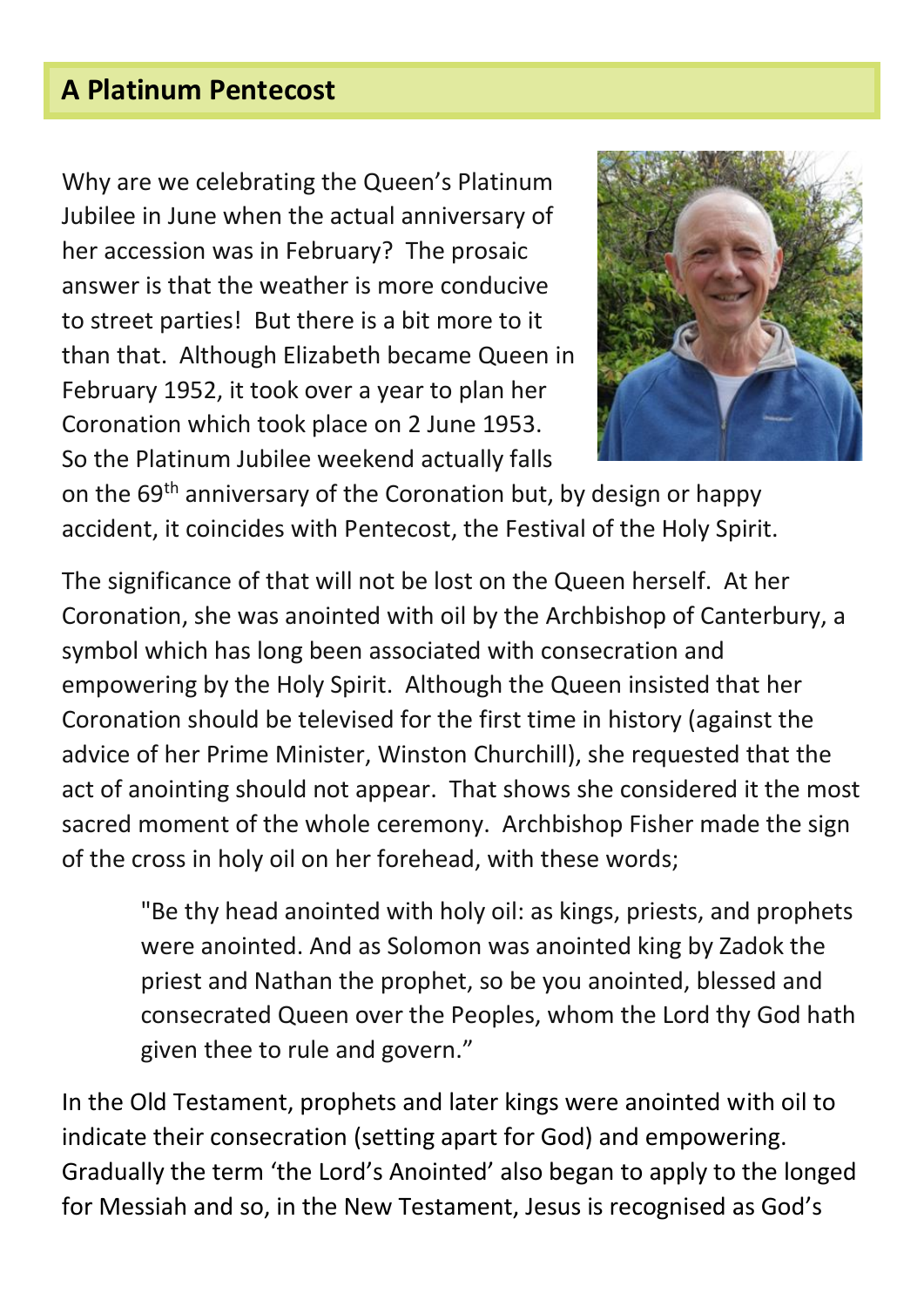supremely Anointed One. Following the outpouring of the Spirit at Pentecost, Christians also began to describe themselves as being anointed with the Holy Spirit.

Nowadays we can talk a bit glibly about 'the anointing', maybe losing the sense, so real to the Queen at her Coronation, that anointing with the Holy Spirit is a sacred and mysterious gift of God. Twenty-five year old Queen Elizabeth II was painfully aware of the responsibility she was taking on and her need of God's grace and power to carry it out – as she has done faithfully for the last 70 years.

We may only have a fraction of the responsibility and visibility she has, but we still need the empowering of God's Spirit every bit as much. As we celebrate the remarkable reign of our longest-serving Monarch, and her clear witness that she has only been able to do so by the power of the Holy Spirit, let's ask God to consecrate and empower us again for His service, following the wonderful example Her Majesty.

# **Tree Top Twitter**

There was chatter in the trees, I listened as birds conversed with ease. I could not understand their tweets, or their twitters, but the sound was beautiful for the ear to hear.

Written by Neill Cadmore 14<sup>th</sup> May 2022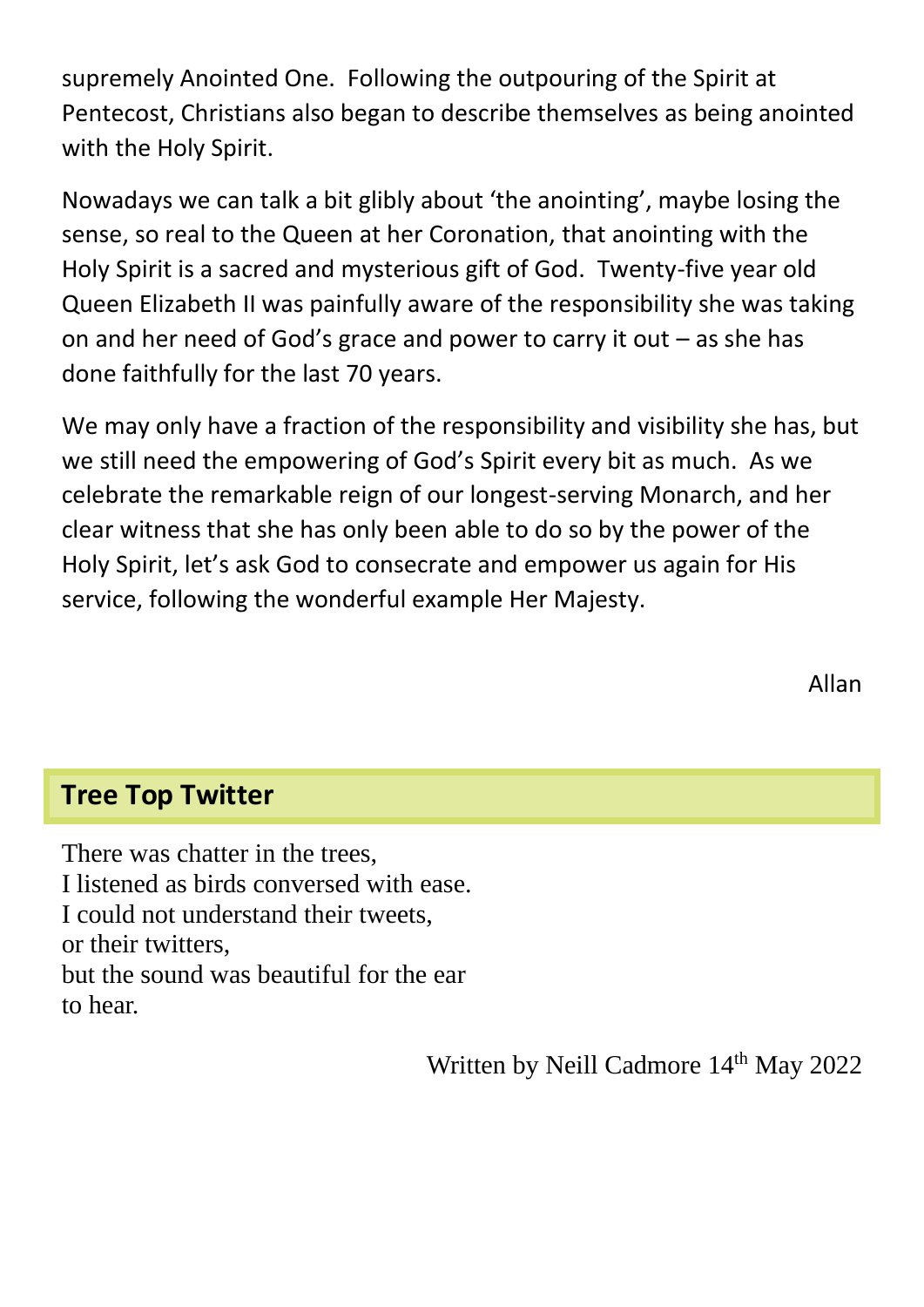# **Messy Church in May**



The Messy Church team and helpers gathered at St Thomas' last Saturday, May 21st to welcome 9 Messy Church families to our session for Pentecost, a bit early I know.

As most of you know since lockdown we have been holding our Messy Church sessions on Saturdays from 11 a.m. until 1 p.m. and inviting families who used to come along to our Thursday morning preschool sessions

(which we don't do anymore) and other Toddler and past Toddler families. This has obviously been difficult to organise under Covid restrictions and sensible guidelines that everyone hopefully has been happy with. We have planned 5 sessions since last September, one of which we needed to cancel due to Covid and we are now trying to get into a pattern of holding one session each school term making 6 per year. We're hoping that a fairly regular pattern will help our families to keep in the habit of coming along.

With each session our Covid precautions have relaxed a little until this time we felt able to have tables for individual crafts and allow the families to move around freely and interact with us and each other. We also provided platters of bread, cheese and nibbly bits, beautifully displayed by Kay. Therefore, to me, this felt like the first fully formed but still developing Messy Church family session.

The families arrived and were signed into the church hall and were guided to 2 tables where we had laid out colouring sheets, word searches, pens and crayons.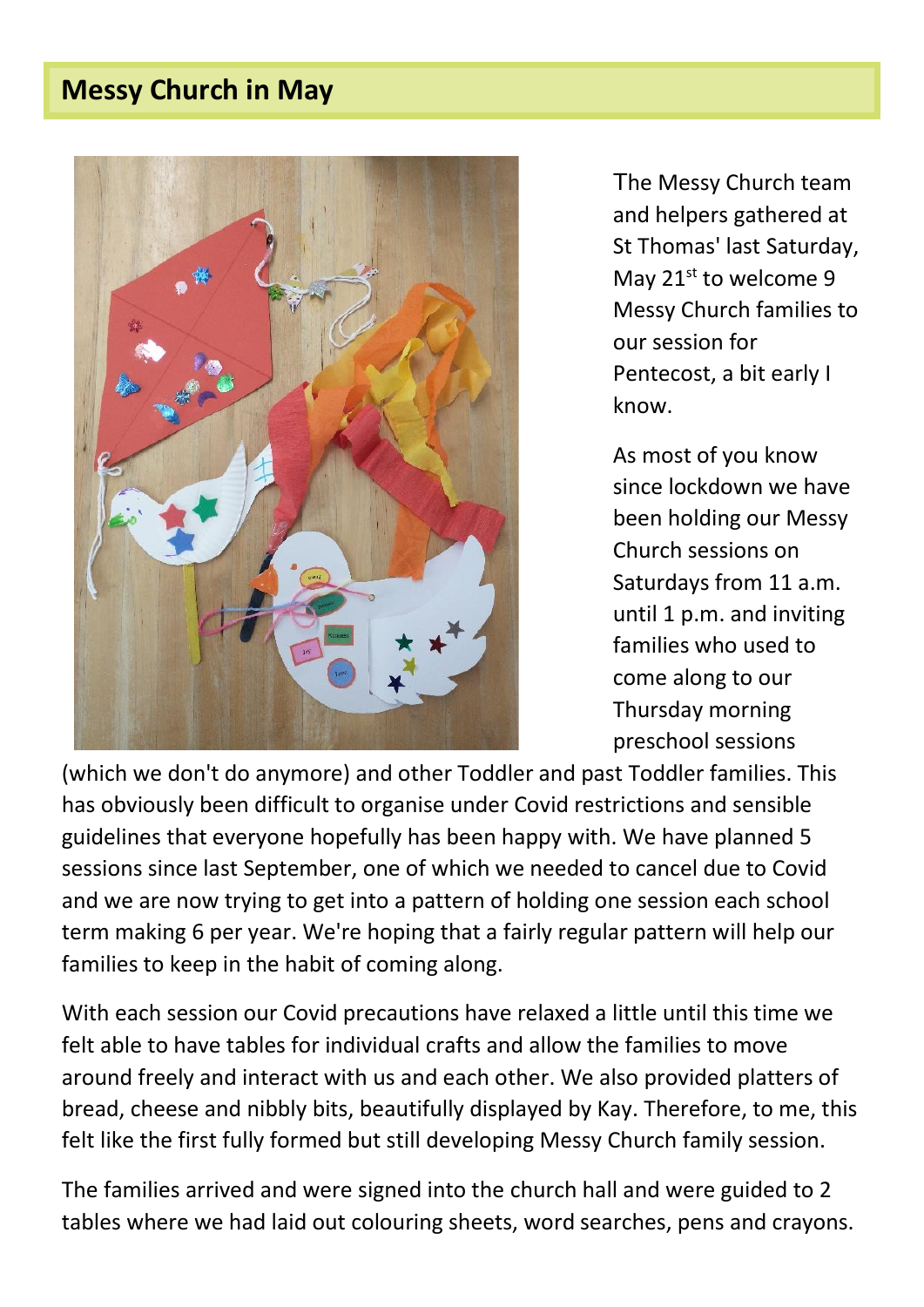At 11.10, to allow for people to sign in, we gave an official welcome announcement and told people the layout of the session. The families then moved onto the craft tables, we had prepared 5 different crafts linked to the theme of Pentecost, kites, doves, a jar decorated with flame coloured tissue paper with a battery tea light inside and a thank you banner where they could choose from 50 different languages. It was wonderful that we had 3 teenager helpers including Naomi Bowater who is on the planning team.

From the hall we moved into the Church with the families and Kay, Janet and our lovely adult helpers cleared the craft tables and set up ready for lunch. Geoff had helped us to clear the centre block in Church and we arranged chairs into a circle with Kay's welcoming patchwork quilt in the middle for the children to sit on. We had songs with lots of actions, it was lovely to have Emily playing the keyboard and the story of Pentecost. We try to aim the story at Primary age children with lots of interaction hoping to include the younger children too. The children aged from 3 months to 9 years, joined in (well, not the 3 month baby!) and on the whole listened amazingly well. Some of the youngest ones did a bit of wandering but they were brilliant, answering questions and we then followed the story with a "what this can mean to us" chat and prayer.

My particular delight came from seeing about 18 children jumping about in Church and joining in with the actions with enthusiasm even if things did get a little out of hand on the "You and you and you and you" bit of 'Big Family of God!' What an amazing use of a lovely open space.

Then we went back into the hall everyone sat at their allocated tables and platters of bread, cheese, salad, crisps, satsumas and extras were brought round. There was also tea, coffee and squash to help themselves to.

It was so wonderful to be able to move between these families freely without masks and actually be able to interact with them. We were delighted that 4 of the families were regulars at our previous Messy Church including one who we haven't seen since lockdown. It would be lovely if the families who attended on Saturday formed the core of a new Messy Church Family moving forward, we'll see what God has in store.

Thank you everyone for your ongoing prayer and support.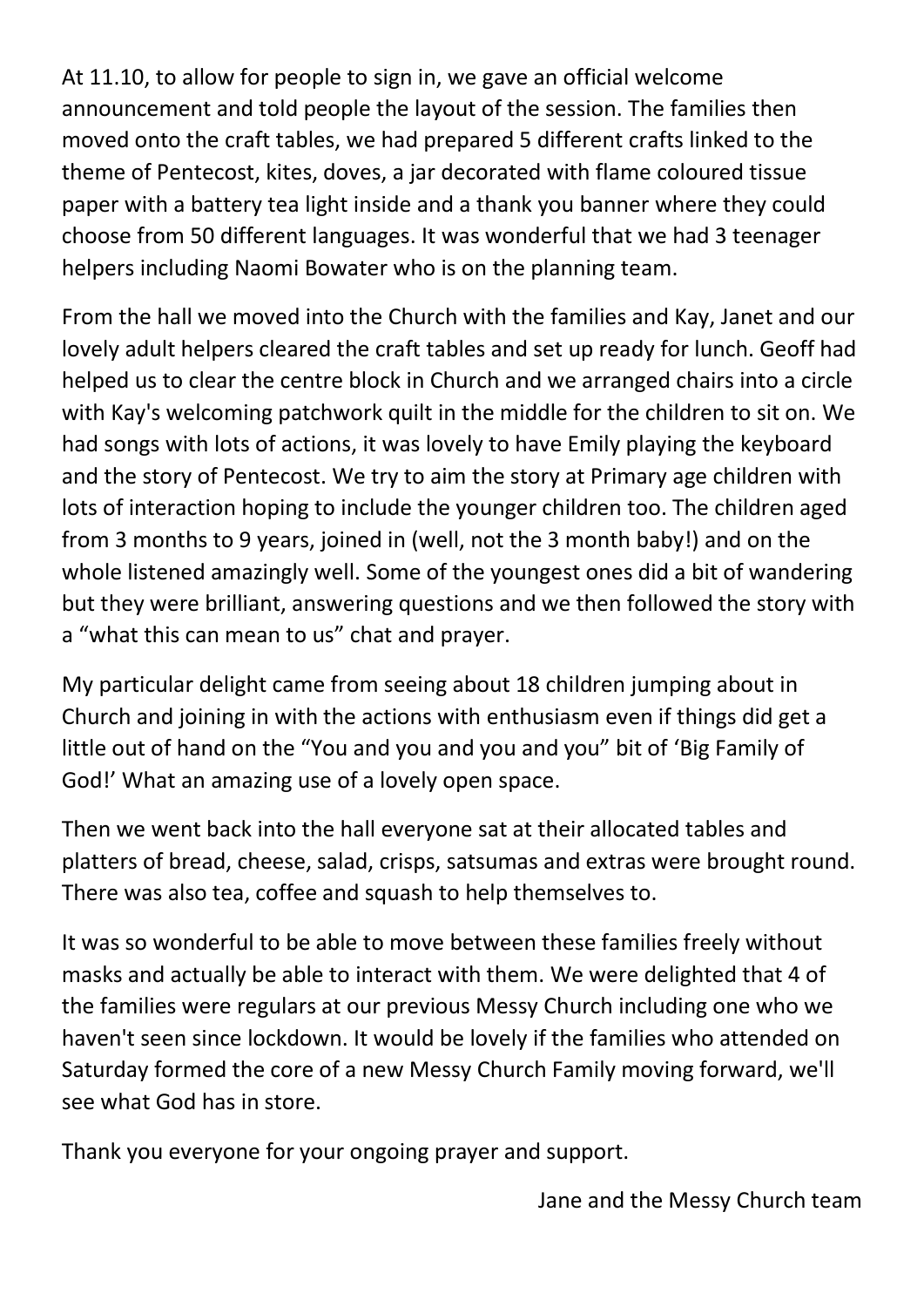### **Deanery Report**

Deanery Synod met on 18<sup>th</sup> May at St. John's, Upper Studley. We met in their newly refurbished hall called St. John's Parish Centre. It is very light and bright and the chairs are practical and comfortable.

Our Allan welcomed one and all and opened the meeting quoting Psalm 93 and committing the proceedings to the Lord.

Allan then passed the meeting over to John Joy to continue with the business.

**Minutes** from previous meeting were accepted with no matters arising

The churches **Atworth with Shaw and Whitley** are proposing to unite their parishes and have held various meetings to discuss this. Rev. Jane Palmer is really making a name for herself over there and we can only wish her God's blessings in this venture.

Our Deanery secretary promoted the **Village Pump** which is held on Zoom on first Saturday of each month. This is organised by Canon Hancock. I will endeavour to attend the next one and see what it is about and promote it further.

A new **LPA** course is planned and already there are candidates around the Deanery. Please pray for this course and consider attending yourself and joining the team of LPA's. If it is for you, I suggest you have a word with Allan and Marjory. Clergy have been asked to consider helping run the course.

We had written reports from Chris Hicks and Claire Horton, giving a breakdown of the **Diocesan Synod** meeting. If you would like to see these reports, please contact me and I will forward copies to you.

A date for the diary  $-11<sup>th</sup>$  September, 3pm at St. James' Church. This will be for the **licensing of their new Vicar**, Rev. Jake Eggertsen. It will also be an opportunity to see the new Bishop of Salisbury, the Very Reverend Stephen Lake.

Several Beneficies in the Deanery are already hosting **Ukranian refugees** and CATA have asked Rev. Alistair Wood to co-ordinate aid and support. He will liaise with the council to ensure support.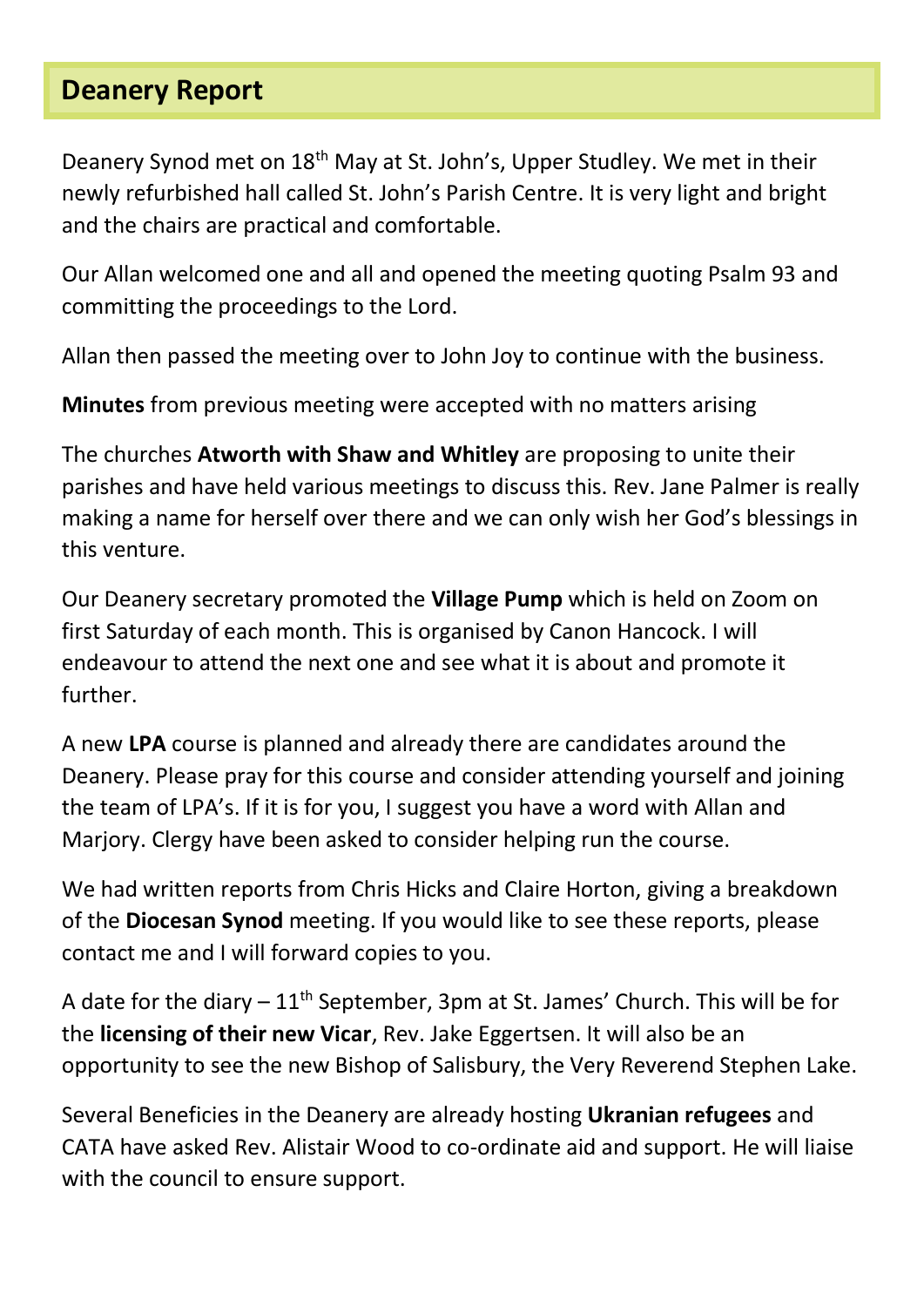David Robinson gave his **Treasurer's report** stating that Share for 2021 was 94% paid and that so far this year 2022, 24.7% have been received. A Fairer Share review is taking place and details will follow in due course.

John Joy gave an update on the situation in **Kadugli** with aid and trade being difficult at this time. The up and coming visit is under review, with issues of safety being of importance. The Deanery Kadugli Fund has £3100. Some of the Bishops from Kadugli are expected to attend the Lambeth Conference in August. They will then spend a couple of days here in the Bradford Deanery and Calne Deanery. Suggestions for events that the Bishops and their wives might attend have been requested. If you have any ideas, please let Allan or myself know and we can pass them on to those making arrangements.

We ended the business section and enjoyed the hospitality of St. John's with lovely cakes and hot drinks.

#### **Guest Speaker**

The second half of the meeting had us all sitting on the edge of our seats. What a breath of fresh air! Anna Hardy works as Giving Advisor at the Diocese. She is funded by the National Church and working for us, with us for the past six months. She gave a PowerPoint presentation which is too large to show here but hopefully she may be invited to encourage one and all on being an even more cheerful giver. She is an exciting young lady who clearly loves her job. A few more like her working from the top would, I believe, enthuse the least of us at the lower levels. I pray it will happen.

Next meeting will be 12<sup>th</sup> October at St. Michael's & All Angels. Our own Judy Wright will be one of the guest speakers.

Barbara Hakes

Deanery Rep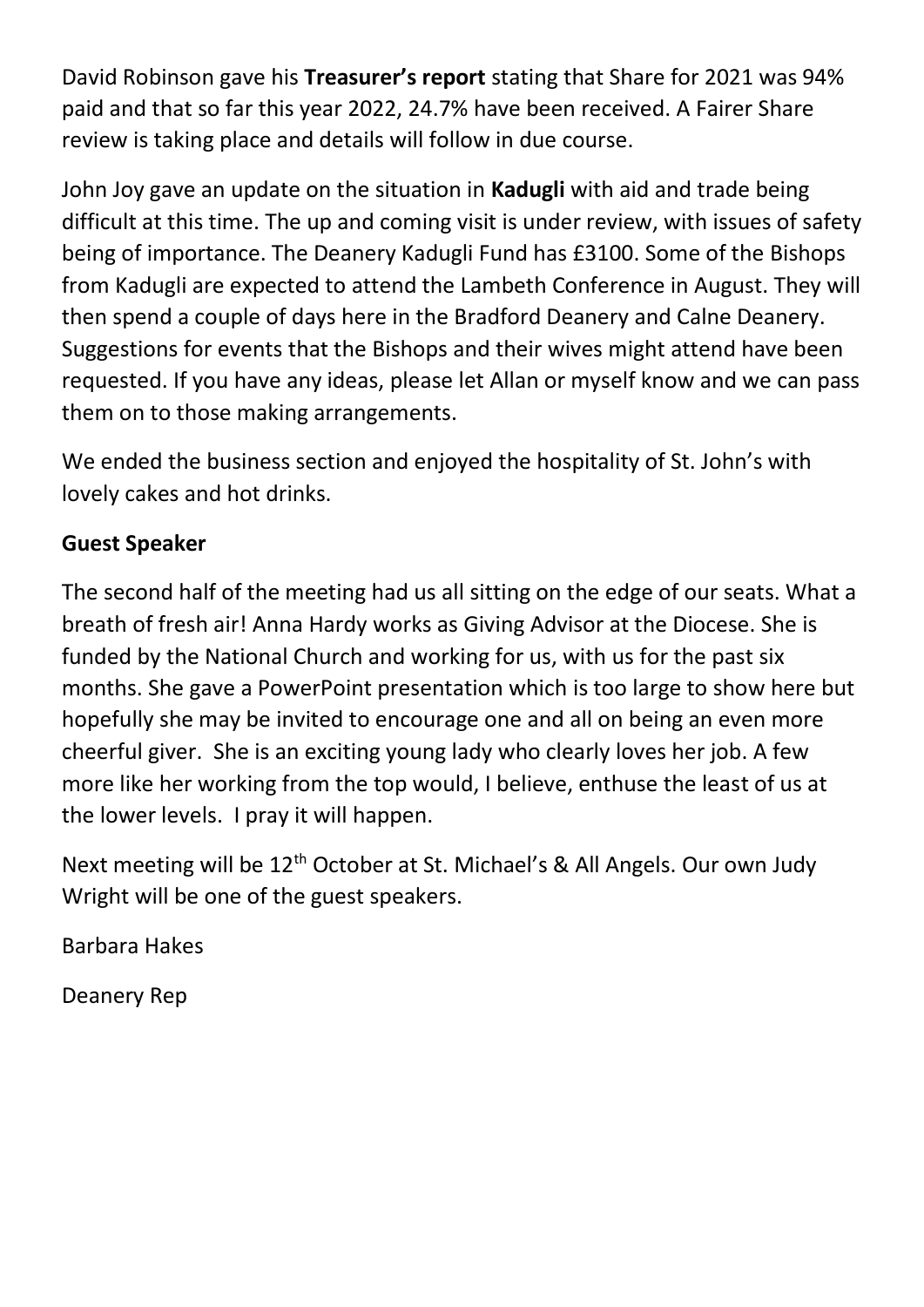# **CPAS Webinar Report**

CPAS Webinar – PCC Tonight -An evening to explore how to make PCCs better

In place of the PCC meeting in on 10 May, 13 PCC members joined a CPAS webinar, looking at our role and the effectiveness  $\left( \mathbb{R} \setminus \mathbb{R}^N \right)$ meetings. It was a well-led and interesting time – when we registered we gave to our church names so that we could be put in the same break out room discussion



The evening started with a 'Quick Quiz':

Did you know that the PCC legal status started in 1919, prior to that all 'power' was held by the Vicar and Churchwardens; the youngest age that a church member can be elected to the PCC is 16; PCCs have to register with the Charity Commission when their income exceeds £100k; and that there are approx. 125,000 members of PCCs and it is estimated that £1.5 million hours (513 years) are spent each year on PCC meetings!!!

We then went on to 'Purpose of a PCC'

1) To enable the church to play its part in God's mission in the world – the church in this country is the biggest provider of youth work, food banks, debt advice and work with refugees and schools as well as providing Sunday worship and sacraments.

2) To co-operate with the minister in sharing leadership. Members have different skills/gifting needed

3) To ensure legal compliance with charity/ecclesiastical law. PCC members are trustees, responsible for ensuring that finance, safeguarding, data protection, employment are handled correctly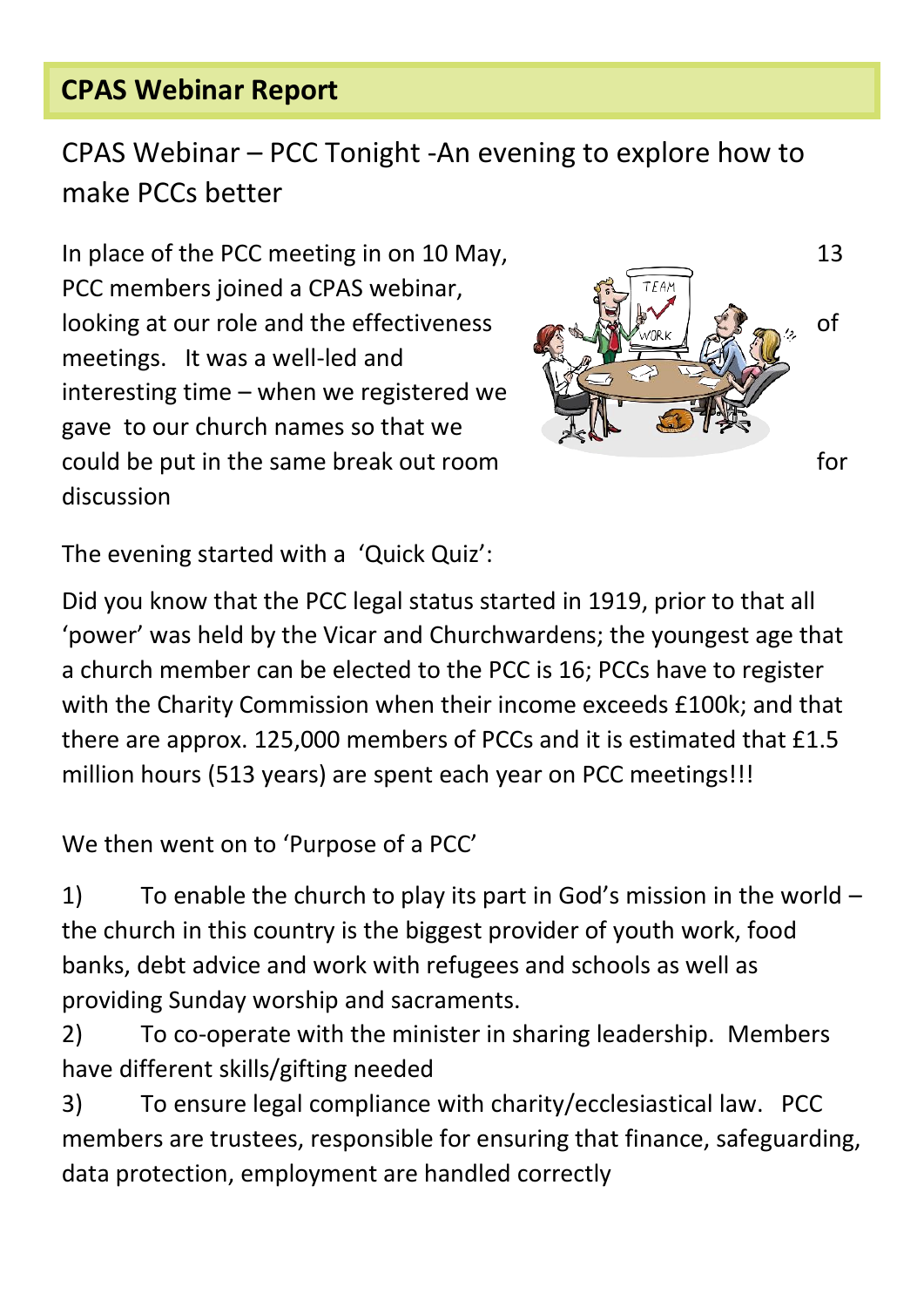4) To care for the buildings and churchyard. Preservation of the historic buildings and churchyard are important but they need to be 'fit for purpose' for the present.

5) To be a channel of communication within the wider church (General, Diocesan, Deanery Synods) bringing appropriate matters to our church and feeding back to these bodies - feeding up as well as feeding down.

In our break out room we discussed the points above

We came back centrally and looked at 'Common Dysfunctions'

1) Lack of Clarity of Purpose – we need to know our purpose

2) Confusion over identity – are we a committee, a leadership team, a support group?

3) Tricky group dynamics – this can happen and needs to be handled well and sensitively when it does

4) Poor Organisation – agenda and reports not out in time; poor timekeeping.

5) No follow through – no decisions agreed or when they are agreed action not taken



6) Inappropriate membership – bring the question

of standing for PCC to the church much sooner rather than encouraging people to stand at the APCM, and we need to know what we are likely to be looking at in the next few years and encourage sthose with interest in the particular subject (s)

7) Relational Difficulties – we need to recognise that different people have different preferences

8) Poor communication – with the church and in the PCC

Next, we looked a 'Quick Questionnaire' answering 20 questions on a scale of 1 (strongly disagree) to 5 (strongly agree) including questions on purpose; timing; all member participation; handling conflict; follow up; and values – and do we enjoy being part of the PCC! In our next break out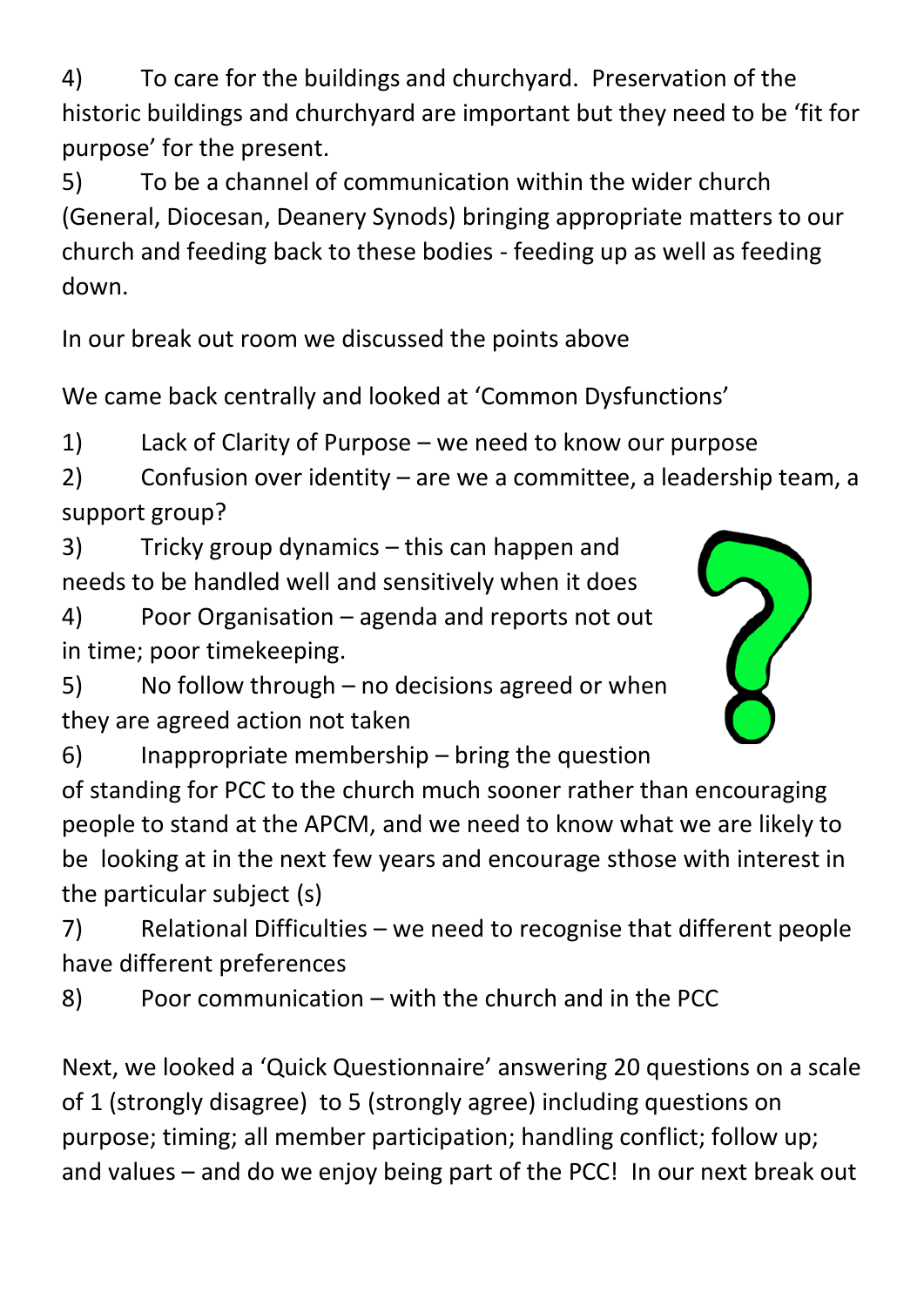room we looked at how the above points affected our meetings and what could we do to improve them.

The final third session looked at 'Top Tips'

1) Keep the focus on Christ – Jesus is head of the church and we are there to serve Him – our meetings should include prayer, study, worship.

2) Get to know one another – we work better together when we know one another better, fellowship as well as 'business'.

3) Start and finish on time – maximum of 2 hours to include prayer, worship, study and fellowship.

4) Create appropriate space – not just in the same space every meeting, for example if we are discussing HT, meet at HT

5) Create good agendas

6) Listen carefully, speak sensitively

7) Relish Conflict – not always easy – we all have different passions!!



8) Review very meeting before the meeting breaks up – what have we achieved – how do we move forward?

'Your Next Steps' was the final stage – what do we want to action from this event? what do you hope your PCC will embrace from this event? Our break out discussion thought that we do need to include more prayer, worship, study and more fellowship, and take on board all that we have discussed!!



And the reward for this great seminar – an extra PCC meeting on Tuesday 7 June – who is going to provide the cake for the fellowship????

Pat Kerbey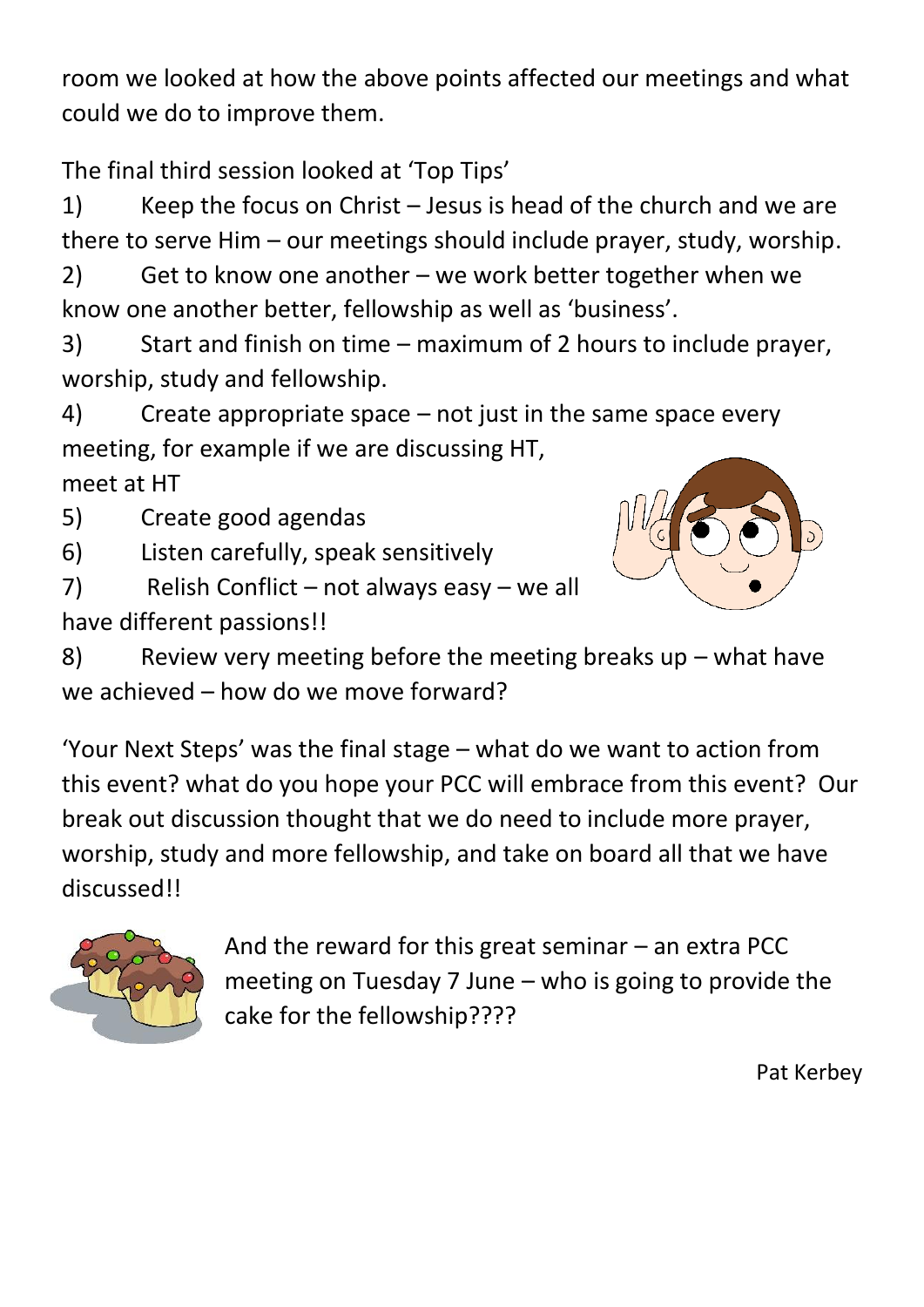## **Update on Ukraine**



We have just heard that the family we were hoping to sponsor have decided not to leave Ukraine at present, however, the same charity is now offering us another family. This family includes a Mum, with three children (12), (8) and

(3). Her husband is not able to travel. Her sister is also planning to come and they are about to apply for visas.

We are viewing rental houses to assess what is on the market to enable us to be able to make a decision once we have firm details of their arrival and to steward our resources wisely. We would value your prayers that the right property comes on the market at the right time.

As soon as we find a suitable property we will need money to pay for deposits and furnishings so, if you have agreed to donate a gift of money, and are still able to, would you please pay it into the church account clearly marked for Ukraine. The church **sort code is 40 44 33 a/c no. 21223194.** If you are unable to make an online transfer would you please contact Marjory Wade or Pat Kerby to discuss the best way of making your contribution. We will contact those who have offered goods and furniture once we know what we need.

We are very pleased to tell you that Kingstons Estate Agents have generously offered us a donation of £5,000 towards our sponsorship and this means that we should now be able to rent a property for a year. Thank you for your continuing interest, support and prayers.

Mandi and Marjory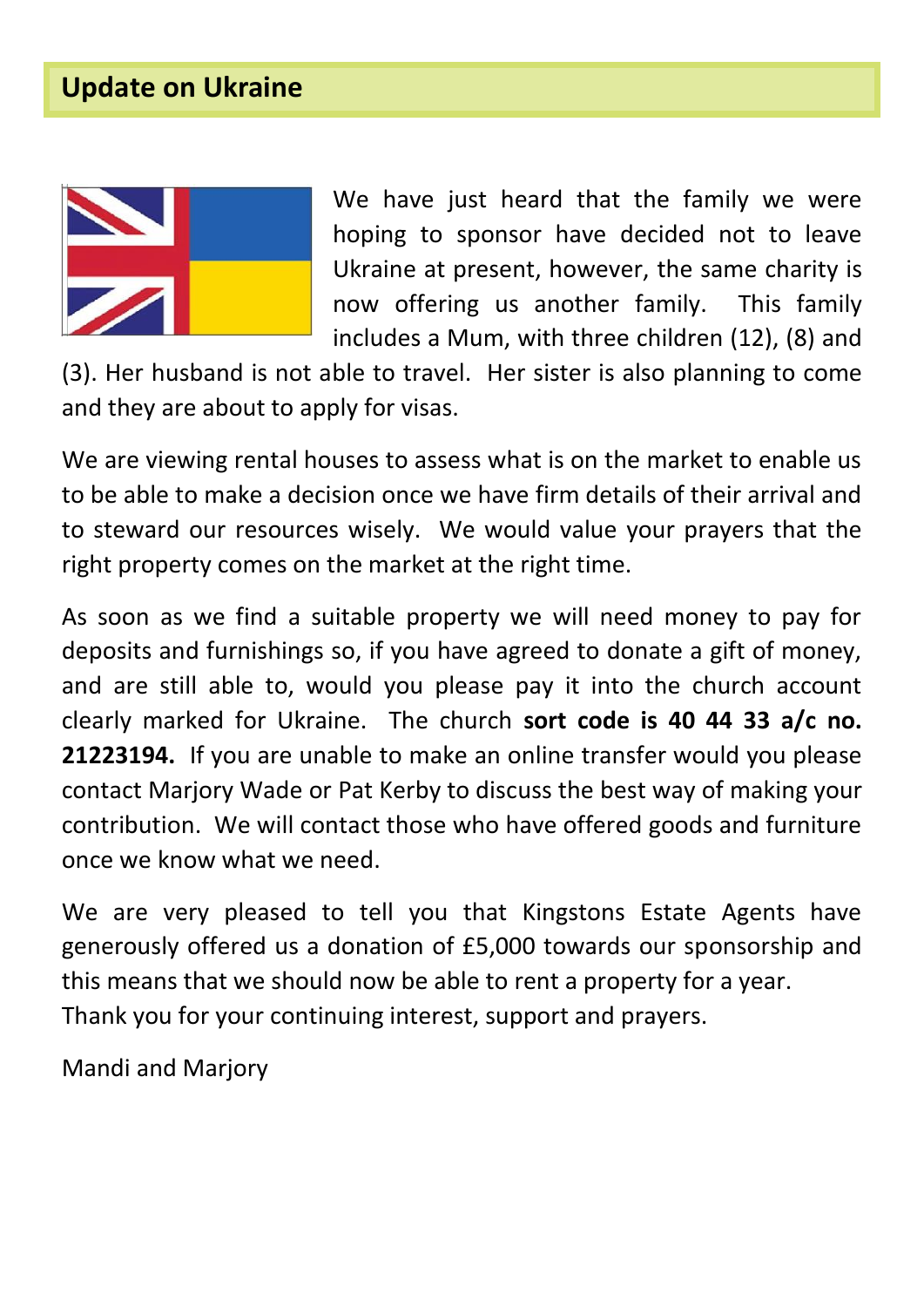### **Update on St John's**

The month of May being a warm month has seen the grass growing in the churchyard big time. The daffodils have been cut down and grass being kept under control (I wish!). The ivy is retuning and trying to overtake the field perimeter walls, even though it is removed, it stubbornly returns! The entrance garden has been cleared and replanted. St John's still holds two services a month - our second service in May on the 22<sup>nd</sup> May had two new visitors. One being Revd. Liz Gifford from Upper Studley who took the service and was welcomed and the congregation appreciated her time and ministry. The second was Robin Jackson F.R.C.O, an organist from Corsham, (an organ recitalist, retired head of student music in Bath Uni and retired examiner in Trinity College London). He certainly put our little Sweetland organ through her paces. The two "newbies "to St John's did us proud and we were very grateful of their visit. We now head on into June and the Platinum Jubilee Celebrations. The village celebrations are a little muted due to holidays, etc. but St John's has a commemorative church service on the  $5<sup>th</sup>$  June at 10.30am when the church will be decorated to honour our Queen's seventy years reign. (During the Queen's reign she has seen 14 Prime Minsters: Churchill; Eden; MacMillan; Douglas-Hume; Wilson; Heath; Callaghan; Thatcher; Major; Blair; Brown; Cameron; May; Johnson. Plus an ever-changing world).

The Queen wrote the following in 2002:

"I know just how much I rely on my faith to guide me through the good times and the bad. Each



day is a new beginning. I know that the only way to live my life is to try to do what is right, to take the long view, to give of my best in all that the day brings, and to put my trust in God – I draw strength from the message of hope in the Christian gospel".

She continues to serve God and country well.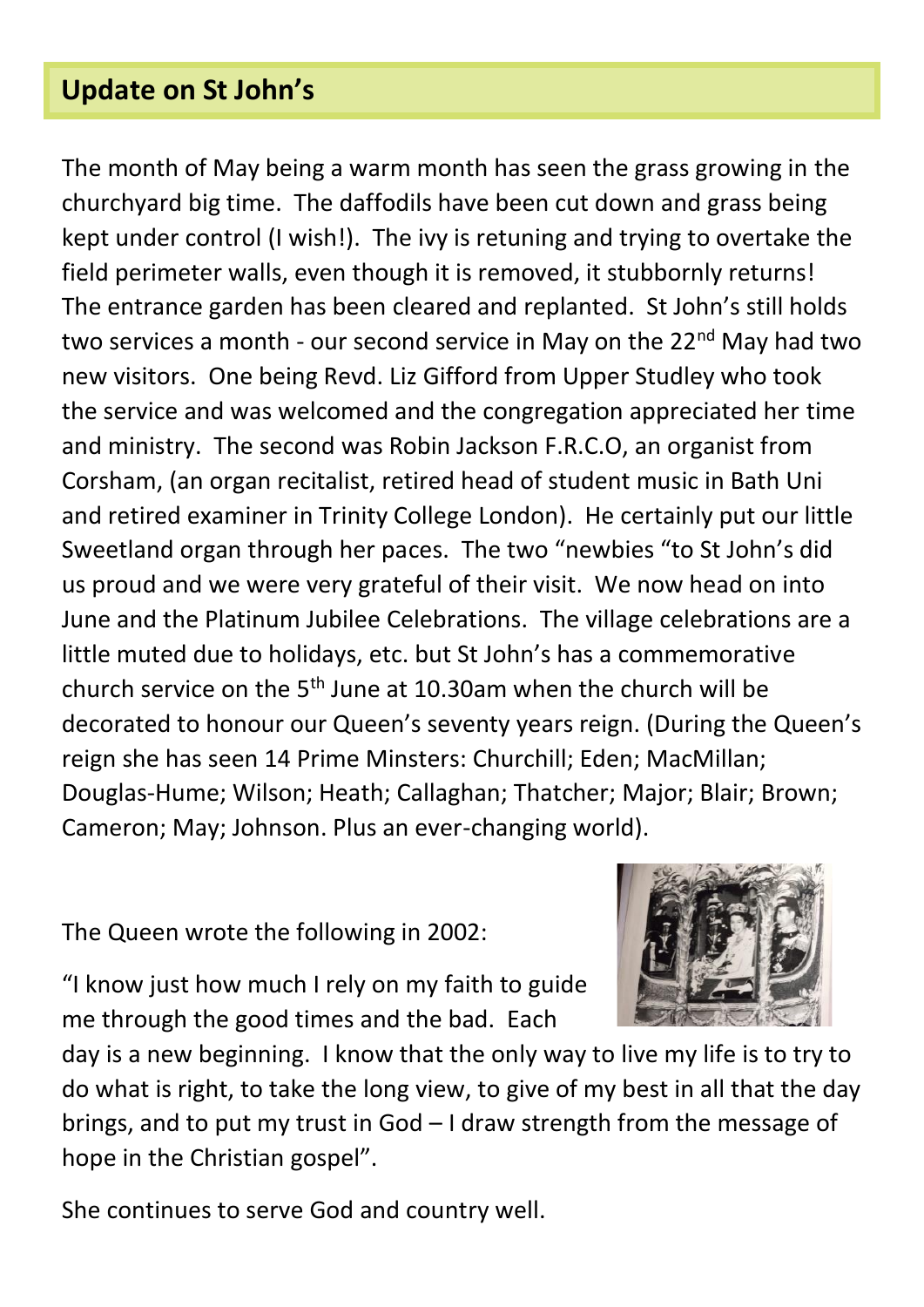### **Help For A Ukrainian Refugee Family**



The congregation of St John's, West Ashton donated the sum of £400 to this worthy cause being organised by St Thomas' .

The amount raised was from the congregation and a small amount from the church funds.

A big thank you goes to all who contributed.

Jean

#### **Day Trip to Kew Gardens**



We now have a new date for the trip to Kew Gardens – it is now **Tuesday 21 June 2022** – to pick up at the Lovemead car park in Trowbridge at 8.45am, leaving Kew at 4.00pm hopefully to be back to Trowbridge at 6.00pm

The cost of the coach will be £20 per head. Book your own entrance tickets: £15 in advance, £19.50 on the day; concessions £14 in advance, £17.50 on the day – but better to ensure we have enough people on the coach to ensure we run it.

Booking forms are available and have been sent out by email.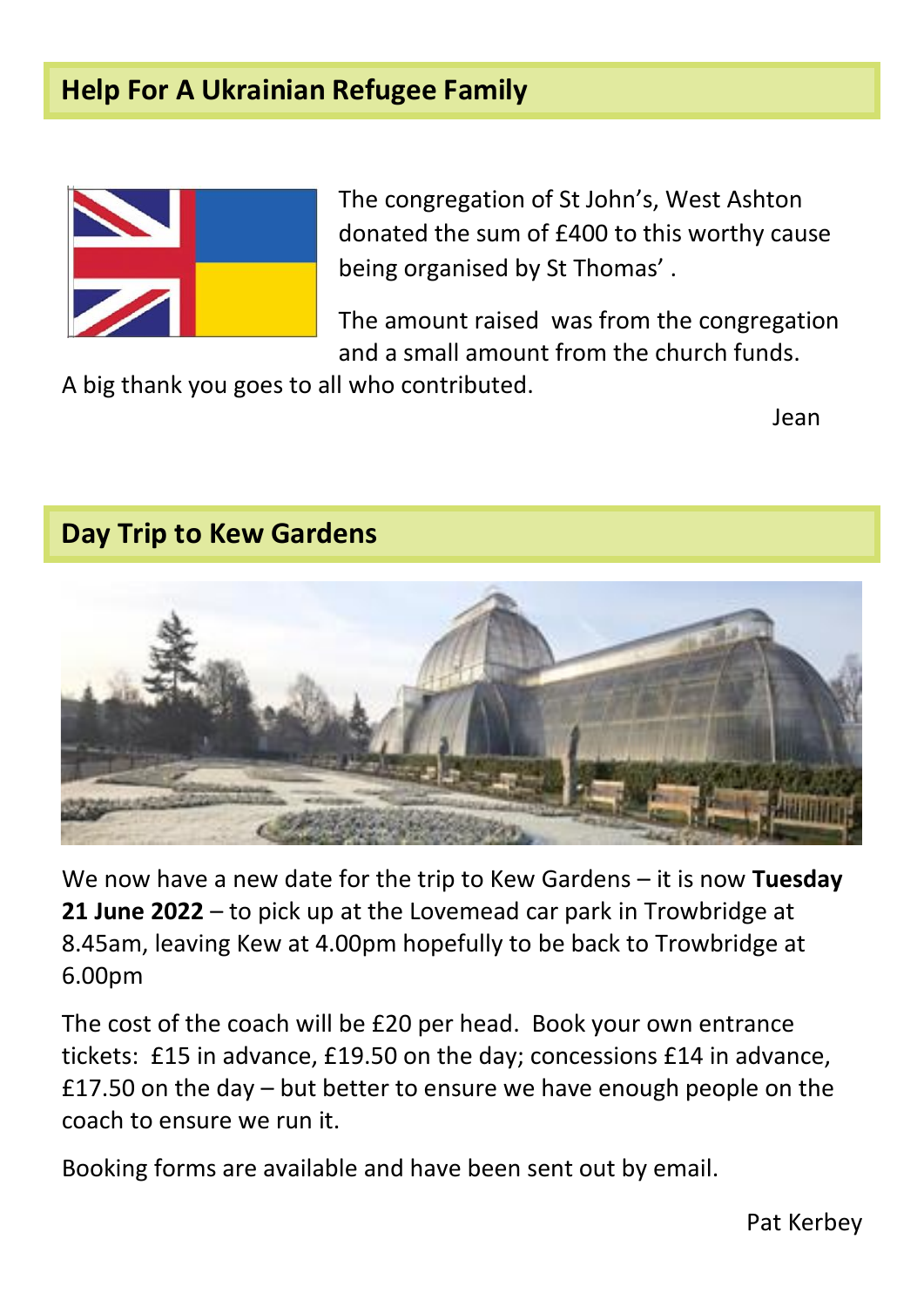# **Guide Dog Esselle**

Now nearly 8 months old Esselle is almost fully grown and weighs about 22 kgs.

Although she is very much still a puppy, she is growing up in some ways, she doesn't 'steal' things in the same way that she did. But when she did take things it was never to destroy them, it was just a trophy. If she jumped up in the kitchen it wasn't to help herself to food, it was to take a cloth!! She does still quite like to take things out of the washing machine if the door is left ajar!!

She still doesn't like to get in the car, but once in there she is fine especially now that we are trying her on the back seat rather than in the boot. I have been sitting in the back seat with her, but she now likes to lie across the whole seat (while she isn't a very large dog she is quite long!!) as I now sit back in the front.



She had a lovely day recently with her 5 year old friend Quentin and a 13 week old puppy, Gibson. She was so exhausted after that, that she got in to the car and stood in the footwell between front and back sets and fell asleep resting her chin on the back seat.

Her adventures have been curtailed at the moment as she is in season – so we can't take her out at all for the next three or four weeks. She is going to miss out on a family platinum jubilee celebration which would involve a journey of three trains; and a  $70<sup>th</sup>$  birthday party.

She will also miss 2 training sessions. When we went to the first one she wasn't very good at the exercises, this week I went so that I could do the training at home , but the other dogs there were as playful this week as she was previously  $-$  it gave me a good laugh.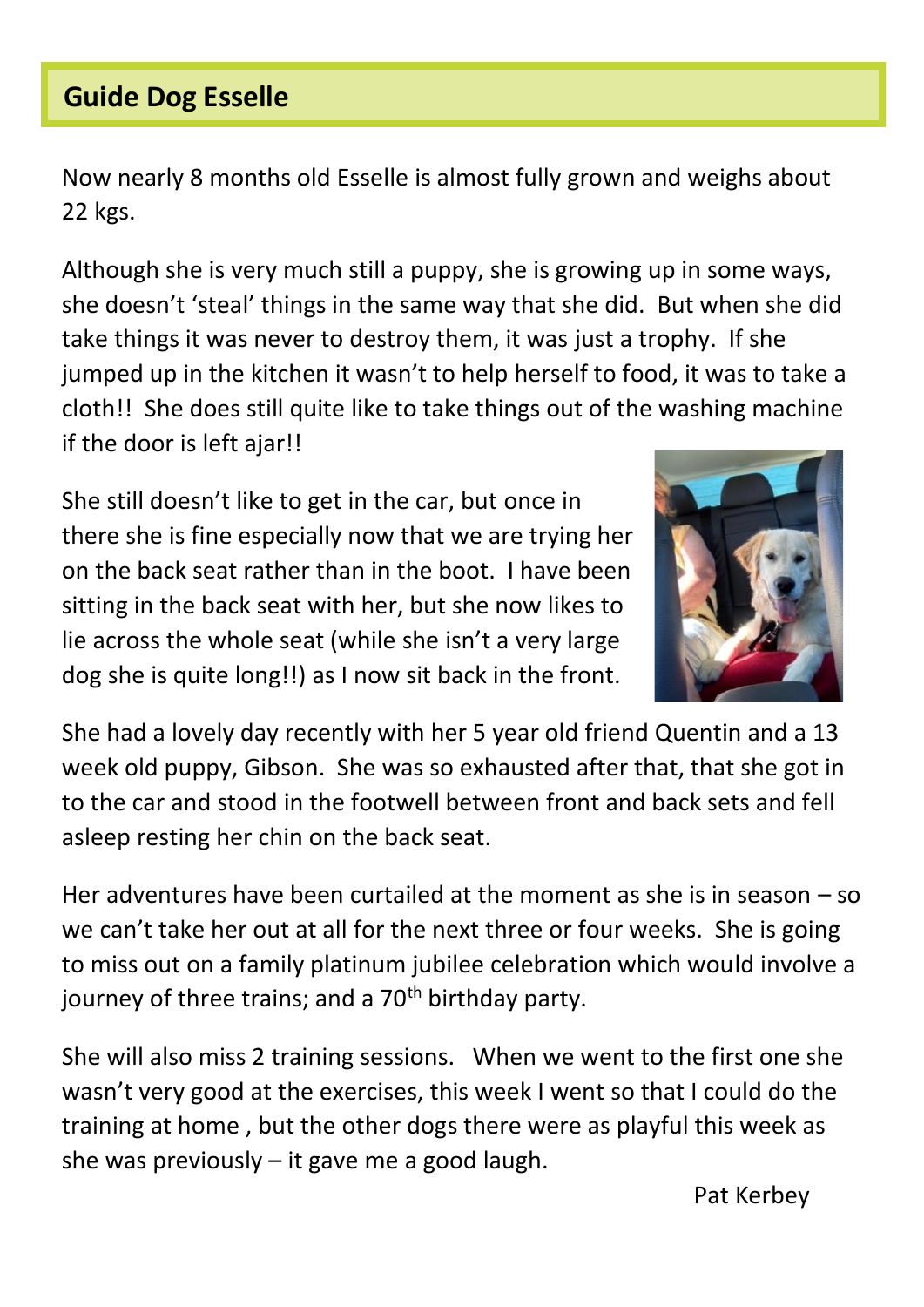# **Platinum Jubilee Weekend at St Thomas' and St John's**

Thursday 2 June to Sunday 5 June

As a church we are planning to celebrate this historic event in a similar way to how we celebrated Her Majesty's 90<sup>th</sup> birthday.





Our main celebration will be on Friday 3 June when

we will combine with Parents and Toddlers to have a street party with games and crafts and lots of fun. There will be activities (and food) for the older children as well.

Alongside that we will have an afternoon tea for older church members to which we will invite members of our user groups and local residents



We will also invite children of our users' groups and local families to the street party.

Pat Kerbey